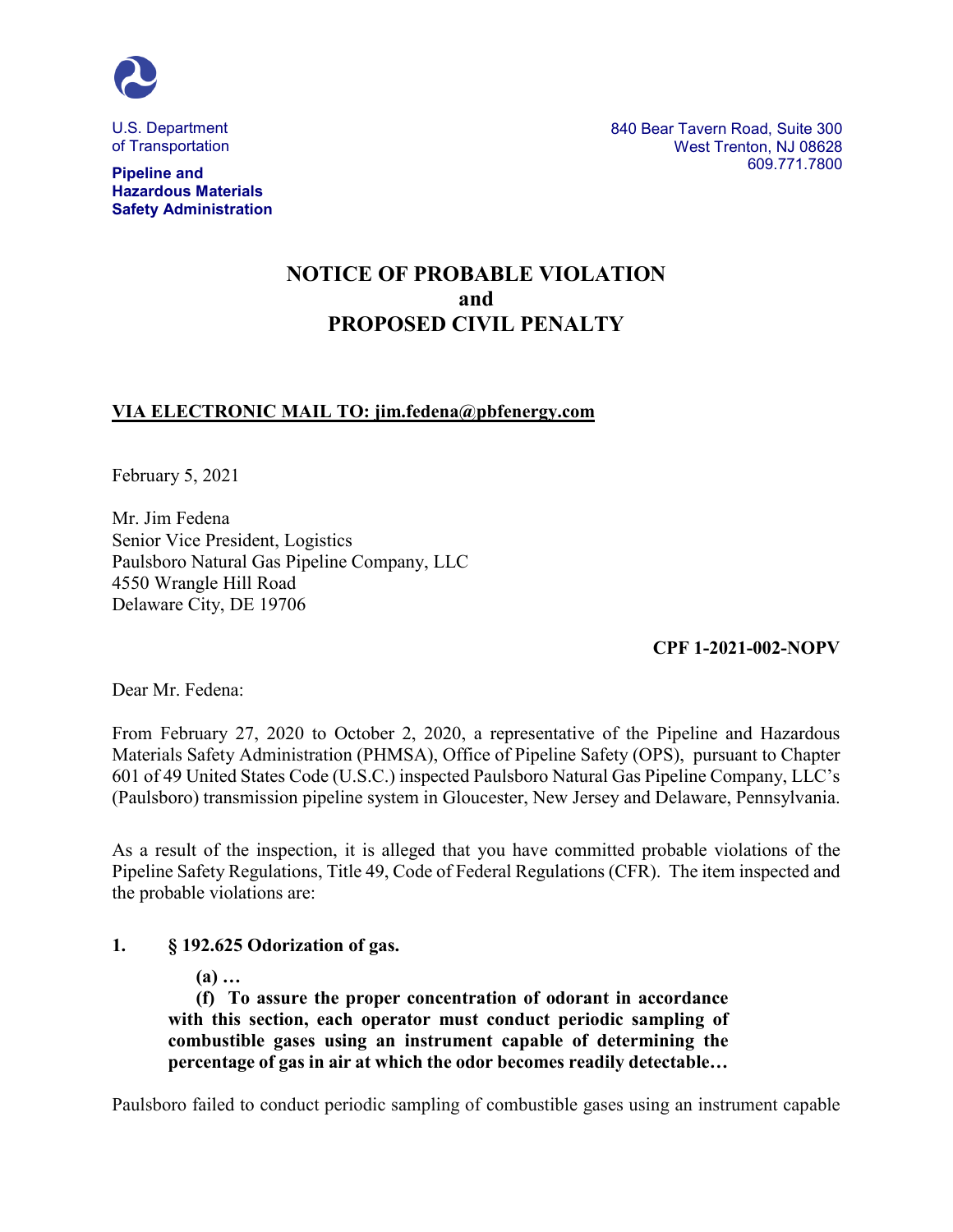of determining the percentage of gas in air at which the odor becomes readily detectable.

During the inspection, the PHMSA inspector reviewed Paulsboro's form F-192.625, dated 10- 2015. The form indicated that gas odorant levels shall be verified by sniff and/or laboratory analysis. Upon request for records of instrumented periodic sampling between 2017 and 2020 for its odorized, primarily class 3 transmission pipeline, Paulsboro failed to provide any records of such tests being performed, and/or the interval at which it was performed.

Therefore, Paulsboro failed to conduct periodic sampling of combustible gases using an instrument capable of determining the percentage of gas in air at which the odor becomes readily detectable in accordance with § 192.625(f).

#### **2. § 192.605 Procedural manual for operations, maintenance, and emergencies.**

**(a)** *General.* **Each operator shall prepare and follow for each pipeline, a manual of written procedures for conducting operations and maintenance activities and for emergency response. For transmission lines, the manual must also include procedures for handling abnormal operations. This manual must be reviewed and updated by the operator at intervals not exceeding 15 months, but at least once each calendar year. This manual must be prepared before operations of a pipeline system commence. Appropriate parts of the manual must be kept at locations where operations and maintenance activities are conducted.**

Paulsboro failed to follow its manual of written procedures for conducting operations and maintenance activities. Specifically, Paulsboro failed to follow its *P-192.481 Atmospheric Corrosion* Procedure, effective date 12/2017 (AC Procedure) by failing to record grading of the atmospheric corrosion condition observed during a 2020 atmospheric corrosion inspection.

During the inspection, the PHMSA inspector reviewed Paulsboro's Atmospheric Corrosion Control Record, F-192.491, for an atmospheric corrosion inspection conducted on 8/10/2020 at the Spectra Junction/Paulsboro, along with Paulsboro's related AC Procedure. The AC Procedure, Section C, stated in part:

The atmospheric corrosion condition of a given site will be visually evaluated and graded for compliance of state and federal regulations. Three grading scales will be utilized to determine the nature and severity of corrosion. The three grades used to determine the atmospheric condition will be Good, Fair, and Poor.

The record reviewed presented no data field entries for the grading of the atmospheric corrosion condition in accordance with the grading scale found in the AC Procedure.

Therefore, Paulsboro failed to follow its AC Procedure, as required by § 192.605(a).

### Proposed Civil Penalty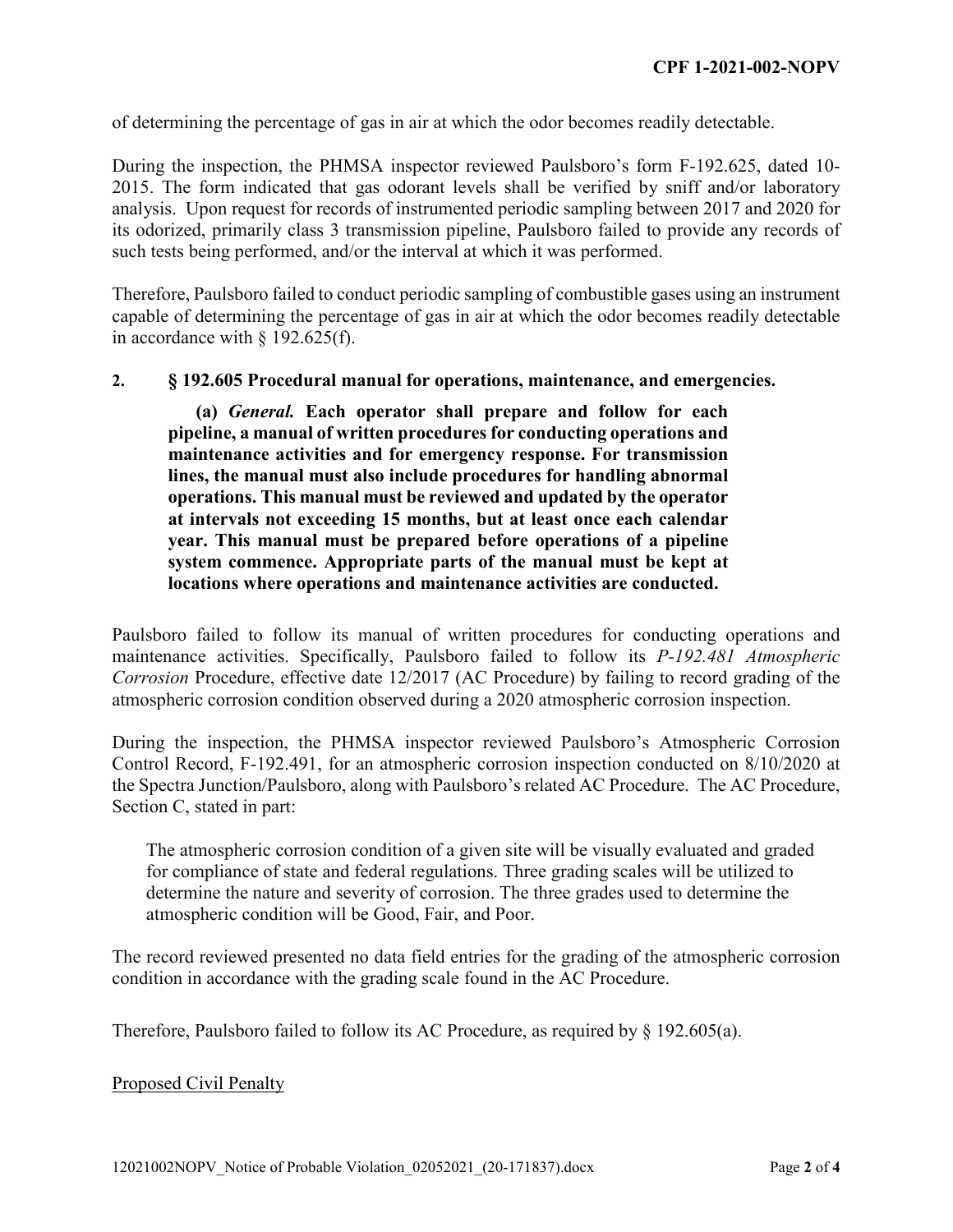Under 49 U.S.C. § 60122 and 49 CFR § 190.223, you are subject to a civil penalty not to exceed \$218,647 per violation per day the violation persists, up to a maximum of \$2,186,465 for a related series of violations. For violation occurring on or after November 27, 2018 and before July 31, 2019, the maximum penalty may not exceed \$213,268 per violation per day, with a maximum penalty not to exceed \$2,132,679. For violation occurring on or after November 2, 2015 and before November 27, 2018, the maximum penalty may not exceed \$209,002 per violation per day, with a maximum penalty not to exceed \$2,090,022. For violations occurring prior to November 2, 2015, the maximum penalty may not exceed \$200,000 per violation per day, with a maximum penalty not to exceed \$2,000,000 for a related series of violations. We have reviewed the circumstances and supporting documentation involved for the above probable violation(s) and recommend that you be preliminarily assessed a civil penalty of \$46,600 as follows:

| Item number | <b>PENALTY</b> |
|-------------|----------------|
|             | \$46,600       |

# Warning Item(s)

With respect to Item 2, we have reviewed the circumstances and supporting documents involved in this case and have decided not to conduct additional enforcement action or penalty assessment proceedings at this time. We advise you to promptly correct these item(s). Failure to do so may result in additional enforcement action.

## Response to this Notice

Enclosed as part of this Notice is a document entitled *Response Options for Pipeline Operators in Enforcement Proceedings*. Please refer to this document and note the response options. All material you submit in response to this enforcement action may be made publicly available. If you believe that any portion of your responsive material qualifies for confidential treatment under 5 U.S.C. 552(b), along with the complete original document you must provide a second copy of the document with the portions you believe qualify for confidential treatment redacted and an explanation of why you believe the redacted information qualifies for confidential treatment under 5 U.S.C. 552(b).

Following the receipt of this Notice, you have 30 days to submit written comments, or request a hearing under 49 CFR § 190.211. If you do not respond within 30 days of receipt of this Notice, this constitutes a waiver of your right to contest the allegations in this Notice and authorizes the Associate Administrator for Pipeline Safety to find facts as alleged in this Notice without further notice to you and to issue a Final Order. If you are responding to this Notice, we propose that you submit your correspondence to my office within 30 days from the receipt of this Notice. This period may be extended by written request for good cause.

In your correspondence on this matter, please refer to **CPF 1-2021-002-NOPV** and, for each document you submit, please provide a copy in electronic format whenever possible.